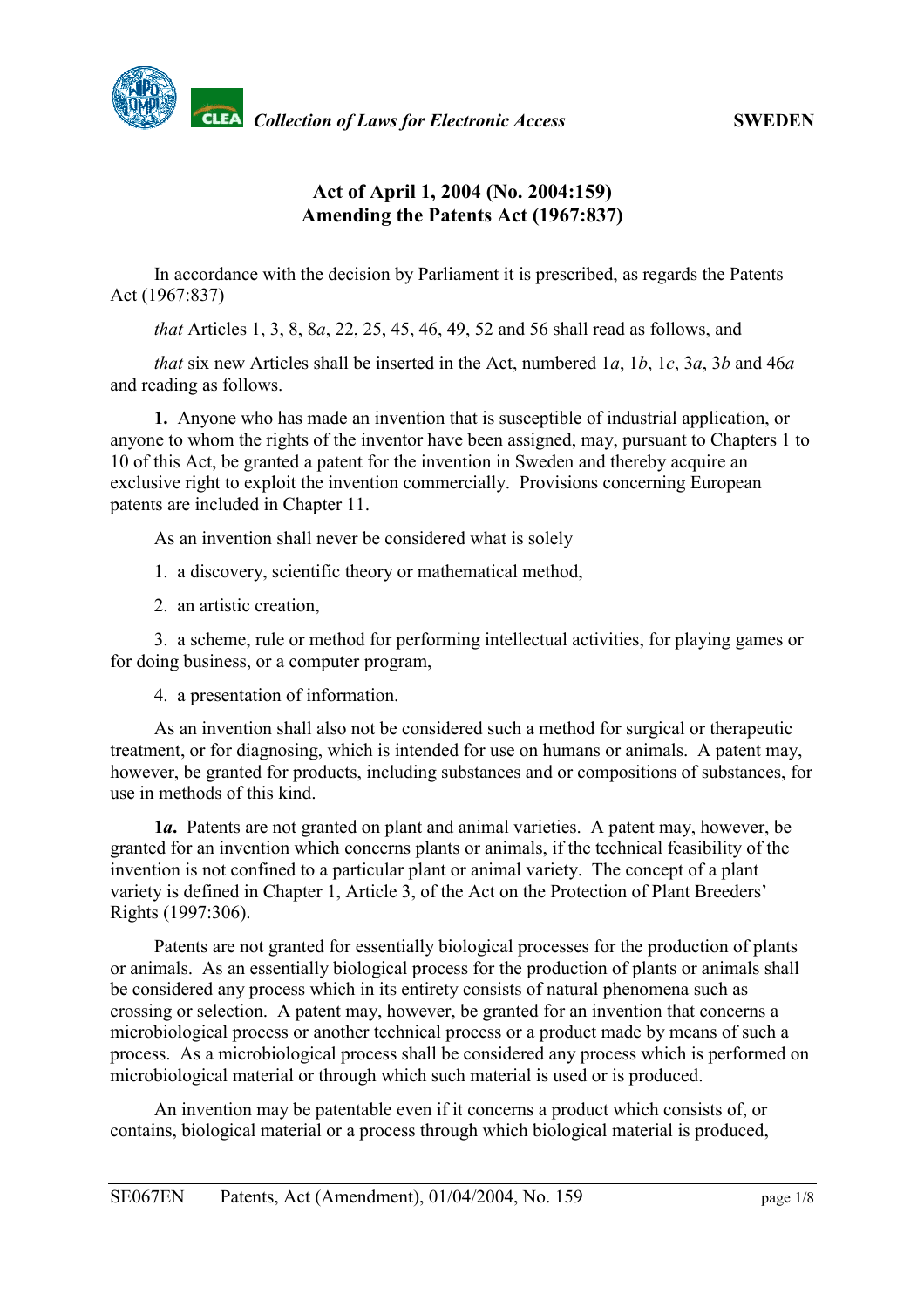processed or used. A biological material which is isolated from its natural environment, or which is produced by means of a technical process, may be the subject of an invention even if it previously occurred in nature. Biological material comprises material that contains genetic information and which is itself capable of reproduction or which may be reproduced in a biological system.

**1***b***.** The human body at the various stages of its formation and development as well as the simple discovery of one of its elements, including the sequence of a gene or a partial sequence of a gene, can not constitute a patentable invention.

An isolated element of the human body or an element otherwise produced by means of a technical process, including the sequence of a gene or a partial sequence of a gene, may constitute a patentable invention, even if the structure of that element is identical with that of a natural element.

**1***c***.** A patent is not granted for an invention the commercial exploitation of which would be contrary to public order or morality.

An exploitation shall not be considered to be contrary to public order or morality merely because it is prohibited by law or other statutes.

For the application of the first Paragraph, the following shall, *inter alia*, be considered to be contrary to public order or morality,

- 1. processes for cloning human beings,
- 2. processes for modifying the germ line genetic identity of human beings,
- 3. uses of human embryos for industrial or commercial purposes.

4. such processes for modifying the genetic identity of animals which are likely to cause them suffering without any substantial medical benefit to man or animal.

The provisions of the third Paragraph, item 4, concerning processes for modifying the genetic identity of animals apply, *mutatis mutandis,* to animals which are produced by means of such a process.

**3.** The exclusive right conferred by a patent implies, with the exceptions stated below, that no one may, without the consent of the holder of the patent, exploit the invention by

1. making, offering for sale, putting on the market or using a product protected by the patent or importing or possessing such a product for any of these purposes,

2. making use of a process protected by the patent, or, where he or she knows, or it is obvious from the circumstances, that the process may not be used without the consent of the holder of the patent, offering the process for use in Sweden,

3. offering, putting on the market or making use of a product that has been produced by a process protected by the patent or importing or possessing the product for these purposes.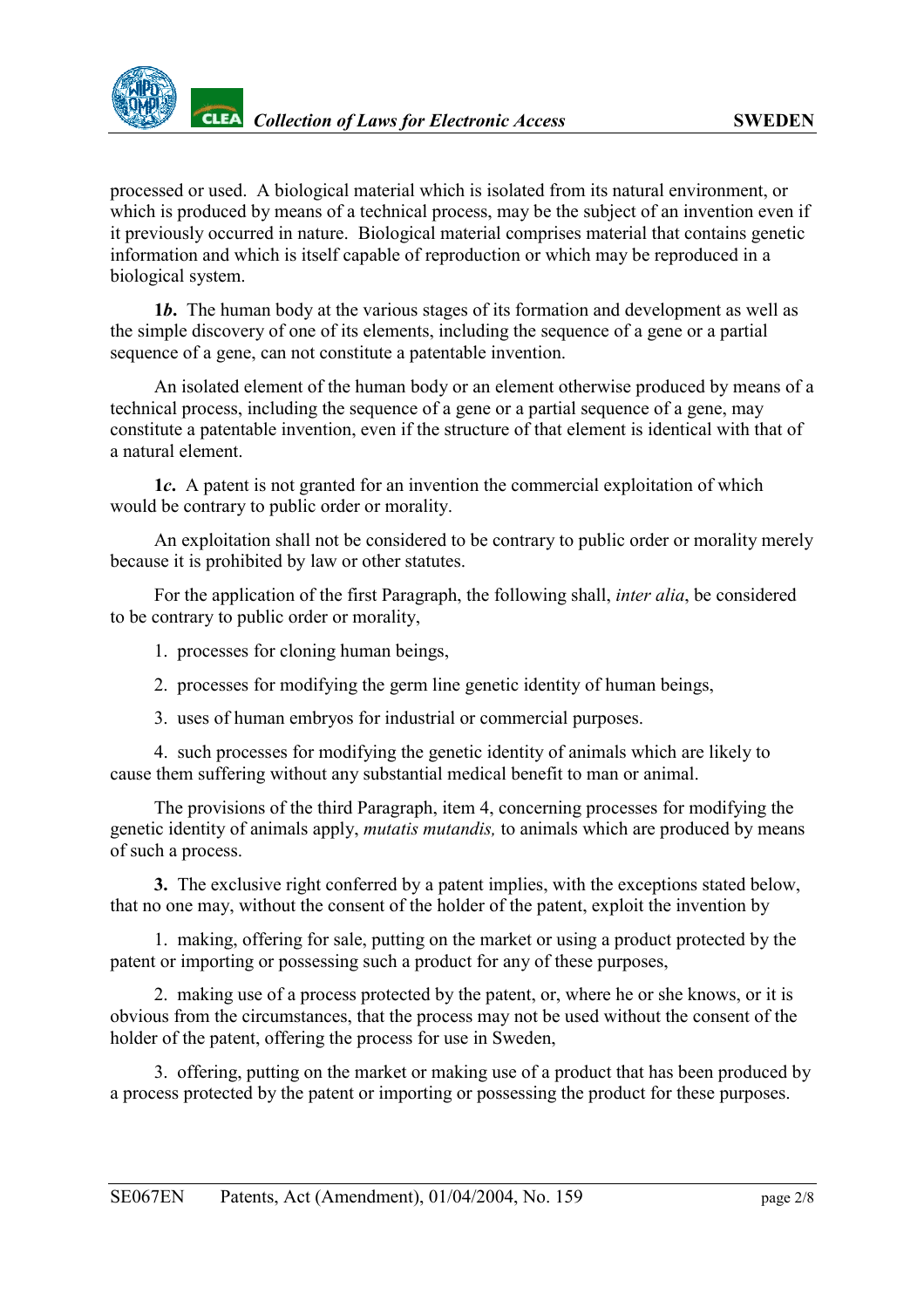The exclusive right also implies that no one may, without the consent of the holder of the patent, exploit the invention by offering or supplying a person who has no right to exploit the invention, such means for carrying out the invention which relate to an essential element of the invention, if the person who offers or supplies the means knows, or it is obvious from the circumstances, that the said means are suited and intended for use in the carrying out of the invention. If the means are a staple commercial product, this applies only if the person offering or supplying the means attempts to induce the receiver to commit acts referred to in the first Paragraph. For the application of the provisions of this Paragraph, the person making use of the invention in the way referred to in the third Paragraph, items 1, 3 or 4, shall not be regarded as having the right to exploit the invention.

From the exclusive right are exempted

1. acts of exploitation which are not commercial,

2. acts of exploitation of a product protected by a patent which has been put on the market within the European Economic Area by the holder of the patent or with his or her consent; as regards biological material this applies also to acts of exploitation in the form of propagation or multiplication when the propagation or multiplication is a necessary step in the use for which the biological material has been put on the market, on condition that the product obtained is not subsequently used for further propagation or multiplication.

3. acts of exploitation of an invention for experiments concerning the invention itself,

4. preparations in a pharmacy of a medicine in accordance with prescriptions by physicians in individual cases, or acts relating to medicines prepared in such cases.

**3***a***.** The protection conferred by a patent on a biological material possessing specific characteristics as a result of the invention shall extend to any biological material derived from that biological material through the propagation or multiplication in an identical or divergent form and possessing those same characteristics.

The protection conferred by a patent on a process that enables a biological material to be produced possessing specific characteristics a result of the invention, shall extend to, in addition to the biological material possessing those characteristics which is directly obtained by this process, any other biological material in identical or divergent form possessing those same characteristics and obtained through propagation or multiplication from the biological material first produced.

The exclusive right conferred by a patent on a product containing or consisting of genetic information shall, with the exception of such that can not, according to Article 1*b*, constitute a patentable invention, extend to all material in which the product is incorporated and in which the genetic information is contained and performs its function.

**3***b***.** Where the holder of the patent or someone with his or her consent assigns plant propagating material to a farmer for agricultural use, the farmer may, by way of derogation from Articles 3 and 3*a*, use the product of his or her harvest for propagation or multiplication in his or her own farm. The extent of, and the conditions for, this exception from the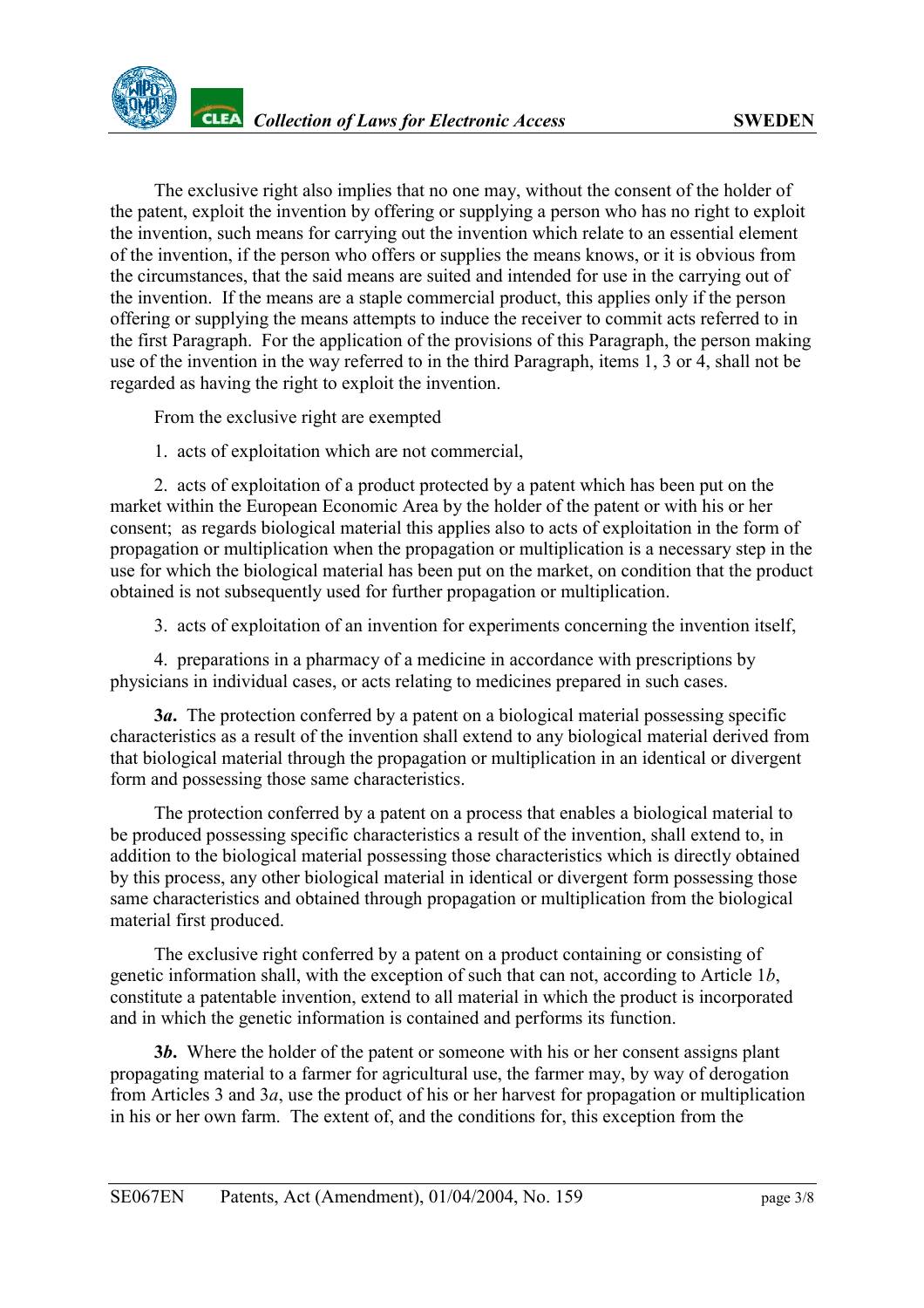exclusive right of the holder of the patent are contained in Article 14 of the Regulation (EC) nr 2100/94, of July 27, 1994 on the Community Plant Breeders' Right and the Implementing Provisions issued on the basis of that Article.

Where the holder of the patent or someone with his or her consent assigns breeding stock or other animal reproductive material to a farmer, the farmer may, by way of derogation from Articles 3 and 3*a*, use the livestock or other animal reproductive material for agricultural purposes within his or her agricultural activity. The farmer may, however, not sell protected breeding stock or other material within the framework or for the purpose of a commercial reproduction activity.

The right of the farmer under the second Paragraph must not be exercised to an extent wider than what is reasonable taking into account the needs of the farmer and the interests of the holder of the patent.

**8.** An application for a patent shall be made in writing and be filed with the Patent Authority or, in cases referred to in Chapter 3, with a Patent Authority in a foreign State or with an International Organization.

The application shall contain a description of the invention, comprising also drawings if such are needed, and distinct statements about what is sought to be protected by the patent (patent claim). The fact that the invention relates to a chemical compound does not imply that a specified use must be disclosed in the patent claim. The application shall contain a statement as to how the invention can be industrially exploited, if that does not follow from the character of the invention. However, if the invention concerns a gene sequence or a partial sequence of a gene, the application shall always indicate how the invention can be applied industrially. The description shall be sufficiently clear so as to enable a person skilled in the art to carry out the invention with the guidance thereof. An invention that relates to a biological material, or implies the use of such a material, shall, in the cases referred to in Article 8*a*, be deemed to be sufficiently clearly indicated only where also the conditions in that Article are fulfilled.

The application shall also contain an abstract of the description and the patent claims. The abstract is intended only to give technical information about the contents of the patent application and may not be taken into account for any other purpose.

The name of the inventor shall be stated in the application. Where a patent is applied for by someone other than the inventor, the applicant shall prove his or her title to the invention.

The applicant shall pay an application fee. For the application, an annual fee shall also be paid for each fee year which commences before the application has been finally decided on.

A fee year according to this Act comprises one year and is calculated from the date when the application was filed or shall be deemed to have been filed, and thereafter from the corresponding date according to the calendar.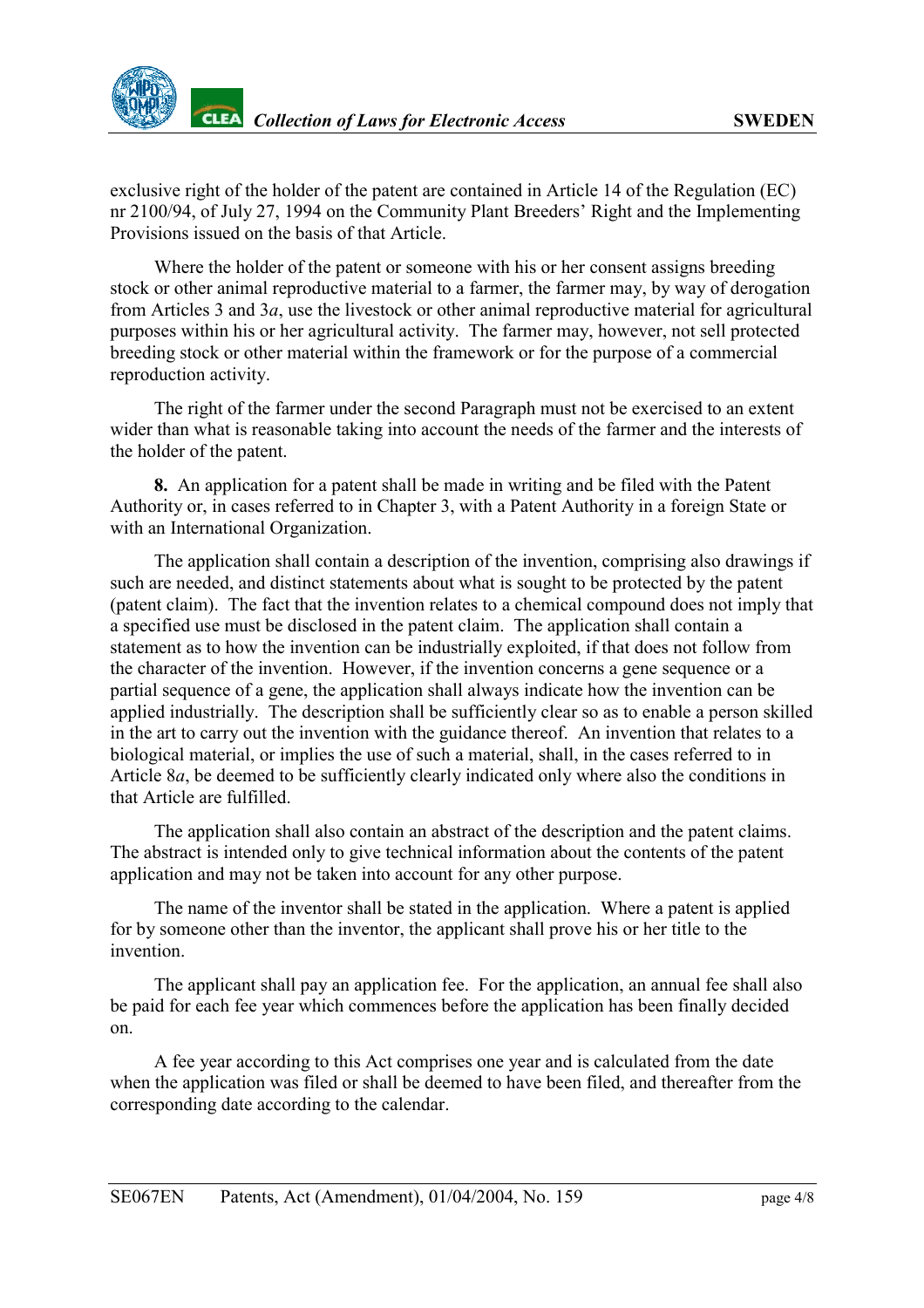**8***a***.** If an invention concerns a biological material which is neither available to the public nor can be described in the application documents in such a way as to enable a person skilled in the art to carry out the invention with the guidance of those, or if the invention implies the use of such a material, the biological material shall be deposited no later than the date of the filing of the application. The biological material shall thereafter be continuously kept on deposit so that anyone who under this Act is entitled to receive samples of the material can obtain the sample delivered in Sweden. The Government shall prescribe where deposits may be made.

If a deposited biological material ceased to be viable or if samples from of the material can not for other reasons be supplied, the material may be replaced by a new deposit of the same biological material within the time and in the manner specified by the Government. Where this has been done, the new deposit shall be deemed as having been made already on the date when the earlier deposit was made.

**22.** From the day when the patent is granted, the documents in the case shall be made available to anyone.

After eighteen months from the date when the patent application was filed or, where priority is claimed, the date from which priority is claimed, the documents shall, if they have not already been made available according to the first Paragraph, be made available to anyone. If, however, the application has been dismissed or rejected, the application shall be made available to the public only if the applicant requests the application to be resumed, or lodges an appeal or makes a petition pursuant to Article 72 or 73.

At the request of the applicant, the documents shall be made available earlier than what follows from the first and second Paragraphs.

When the documents become available pursuant to the second or third Paragraph, this fact shall be announced.

If a document contains a business secret and if that does not concern an invention for which a patent is sought or has been granted, the Patent Authority may, upon request and if there are special reasons for this, order that the document shall not be delivered. If such a request has been made, the document may not be delivered until the request has been refused through a decision that has gained legal force.

If a biological material has been deposited pursuant to Article 8*a*, anyone has, subject to the limitations prescribed in this and the following Paragraphs, the right to obtain a sample of the material after the documents have been made available to the public according to the first, second or third Paragraph. This applies regardless of whether the patent has expired or is invalidated. A sample may not be delivered to anyone who, pursuant to provisions in law or other statute, is not entitled to handle the deposited material. Furthermore, a sample may not be delivered to anyone whose handling of the sample may be assumed to involve a evident risk in view of the harmful properties of the material.

Until the patent has been granted or the patent application has been finally decided on without having resulted in a patent, samples from a deposit may be delivered only to a special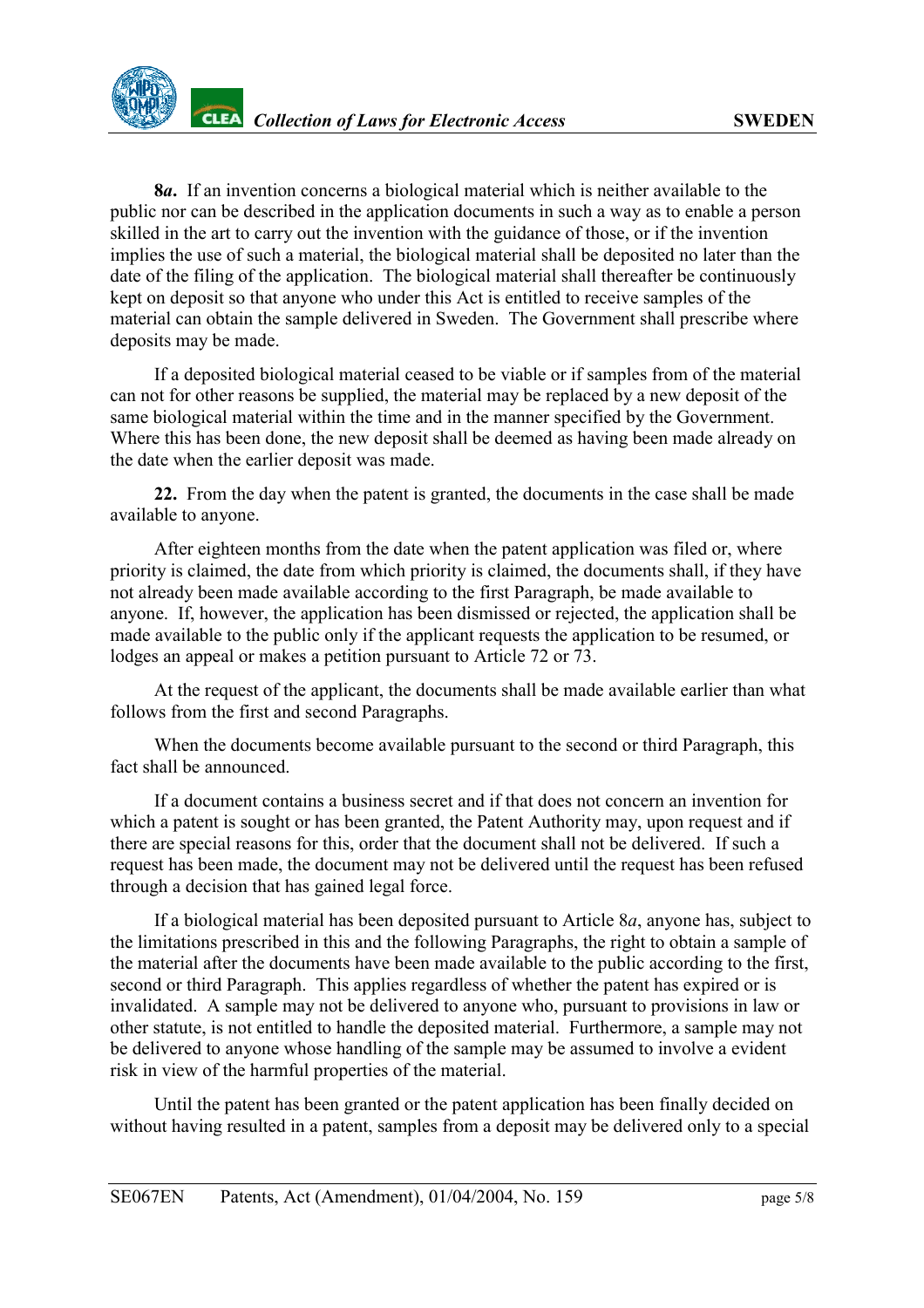expert, if the applicant so requests. If the patent application is rejected or is withdrawn, the corresponding applies for a period of 20 years from the day when the application was filed. The Government prescribes the time within which a request may be made and who may be called upon as an expert by a person wishing to obtain a sample.

Anyone who wants to obtain a sample shall make a written request in this respect to the Patent Authority and file a commitment with the contents as prescribed by the Government to prevent misuse of the sample. If a sample may be delivered only to a special expert, the commitment shall instead be filed by him or her.

**25.** The Patent Authority shall, after an opposition has been filed, revoke the patent, if it

1. has been granted despite the fact that the conditions under Articles 1–2 have not been fulfilled,

2. concerns an invention which has not been clearly disclosed so that a person skilled in the art is able to carry out the invention with the guidance of the description, or

3. covers something that did not emerge from the application when it was made.

The Patent Authority shall reject the opposition if there is not, according to the first Paragraph, any obstacle to maintaining the patent.

If the holder of the patent has, in the course of the opposition procedure, made such amendments that there is no obstacle, according to the first Paragraph, to maintaining the patent as amended, the Patent Authority shall declare that the patent is maintained as amended.

When the decision by the Patent Authority relating to an opposition has gained legal force, it shall be announced. If the decision implies that the patent is amended, a new patent document shall be kept available at the Patent Authority and new letters patent be issued.

**45.** A compulsory license for the use of an invention in Sweden may be granted if

1. three years have expired from the granting of the patent and four years from the filing of the patent application,

2. the invention is not used to a reasonable extent in Sweden, and

3. there is no acceptable reason for the non-use of the invention.

For the purposes of the application of the first Paragraph, item 2, use of an invention equals importation of the invention to Sweden from a State within the European Economic Area or a State which is party to, or a territory which is member of, the World Trade Organization (WTO).

**46.** A holder of a patent for an invention of which the exploitation is depending on a patent which belongs to someone else may be granted a compulsory license to exploit the invention protected by the other patent. Such a license may be granted only if the applicant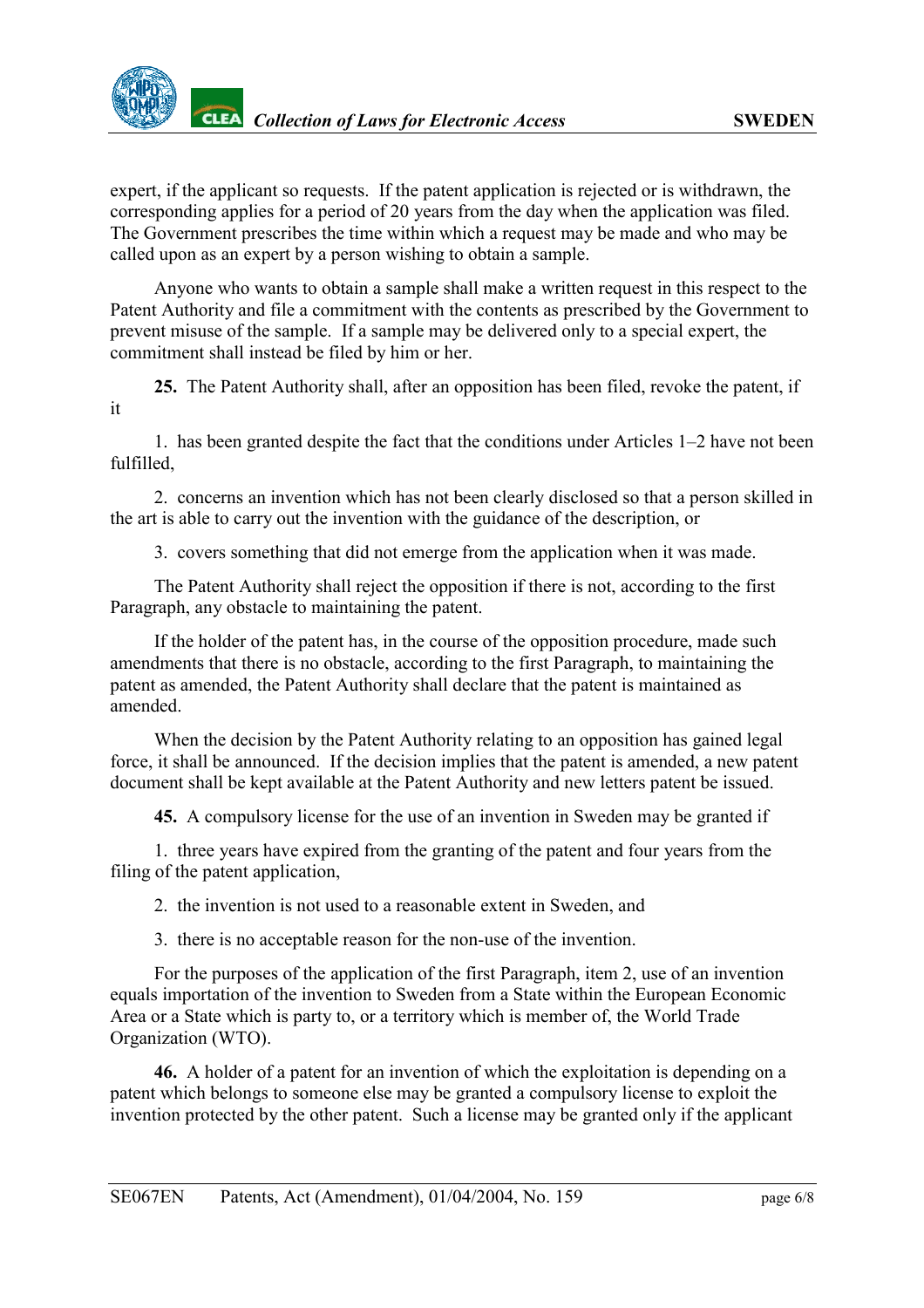proves that the first-mentioned invention constitutes a significant technical progress of considerable economic interest compared with the other invention.

If a compulsory license is issued in accordance with the first Paragraph, the holder of the patent for which a compulsory license has been granted is entitled to obtain, on reasonable conditions, a compulsory license (cross-license) to exploit the other invention.

**46***a***.** A plant breeder who can not obtain or exploit a plant breeders' right without infringing a prior patent, may obtain a compulsory license to exploit the invention which is protected by the patent, inasmuch as such a license is necessary for the plant variety to be exploited. Such a license may be granted only if the applicant proves that the plant variety constitutes a significant technical progress of considerable economic interest compared with the invention.

If a holder of a patent obtains a compulsory license in a plant breeders' right, the holder of the plant breeders' right is entitled to obtain, on reasonable conditions, a compulsory license (cross-license) to exploit the invention of the holder of the patent.

Provisions on the possibility for the holder of a patent on a biotechnical invention to obtain, under certain conditions, a compulsory license to exploit a protected plant variety are contained in Chapter 7, Article 3*a*, of the Act on the Protection of Plant Breeders' Rights (1997:306).

**49.** A compulsory license may be granted only to a person who can be assumed to exploit the invention in an acceptable manner and in accordance with the license. The applicant must also prove that he or she has unsuccessfully turned to the patent holder to obtain a contractual license on reasonable conditions.

A compulsory license does not prevent the patent holder from exploiting himself or herself the invention or to grant licenses. A compulsory license may be assigned to someone else only together with a business where it is exploited or intended to be exploited. In respect of such compulsory licenses as mentioned in Article 46, first Paragraph, and Article 46*a*, first Paragraph, also applies that the license may be assigned only together with the patent or the plant breeders' right to which the license applies.

**52.** If a claim to this effect is made, the Court shall invalidate a patent if

1. it has been granted despite the fact that the requirements under Articles 1–2 are not fulfilled,

2. it concerns an invention which is not disclosed in a manner sufficiently clear for a person skilled in the art to carry out the invention with the guidance of the description,

3. it contains something that did not appear from the application as filed, or

4. the scope of the patent protection has been extended after the granting of the patent.

A patent must not be invalidated on the ground that the person who has been granted the patent is entitled only to a certain part of it.